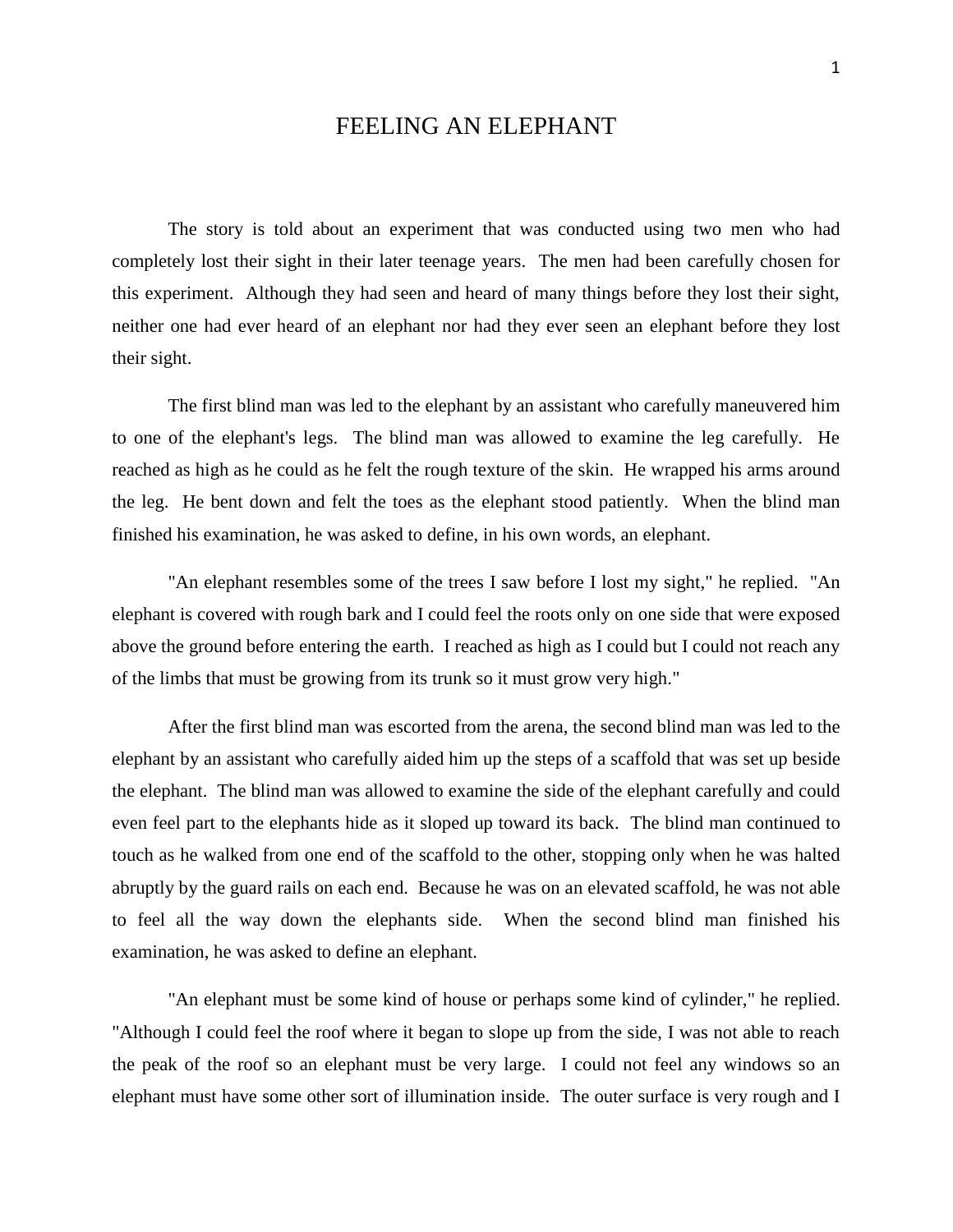could not feel any joints or cracks so the entire structure must be covered with a seamless material from the peak to the ground."

## **HOW COULD TWO MEN HAVE TWO DIFFERENT OPINIONS OF AN ELEPHANT?**

Because each had only examined part of the elephant! It has been our experience that most of the error that people embrace about the Living God and His plan for mankind is a result of only a partial examination of their own translation of the Bible. **In many cases, they have relied on what someone they highly respect tells them their translation says rather than examine, for themselves, what their translation teaches about the subject they are studying.**

Let us haste to point out, however, that we must be careful when we consult any translation of the Bible. Before we get further into this paper, there are a few facts we would like to review about the books that compose the library of books under one cover that we call "the Bible". First, the books that compose that library were recorded over a period of approximately 1,500 years and recorded by about 40 different writers. The Living God told them what to write but He allowed them to use their own way of expressing themselves as they recorded the words. Except for a few passages in the book of Daniel, the books of the Old Testament were written in the Hebrew language and the books of the New Testament were written in the Greek language. God communicated with the writers of the original manuscripts and revealed to them tenets He wanted written. Even though the Lord allowed each recorder to use their own way of expressing themselves, He made sure they did not record error or contradictions. Therefore, the **original books** were perfect, complete and without error. The **original manuscripts** did not just contain the words of God. **They were** the inspired words of God.

*" <sup>16</sup>All scripture is inspired by God and is useful for teaching, for refutation, for correction, and for training in righteousness, <sup>17</sup>so that one who belongs to God may be competent, equipped for every good work." 2 Timothy 3:16-17 (New American Bible - United States Conference of Catholic Bishops)*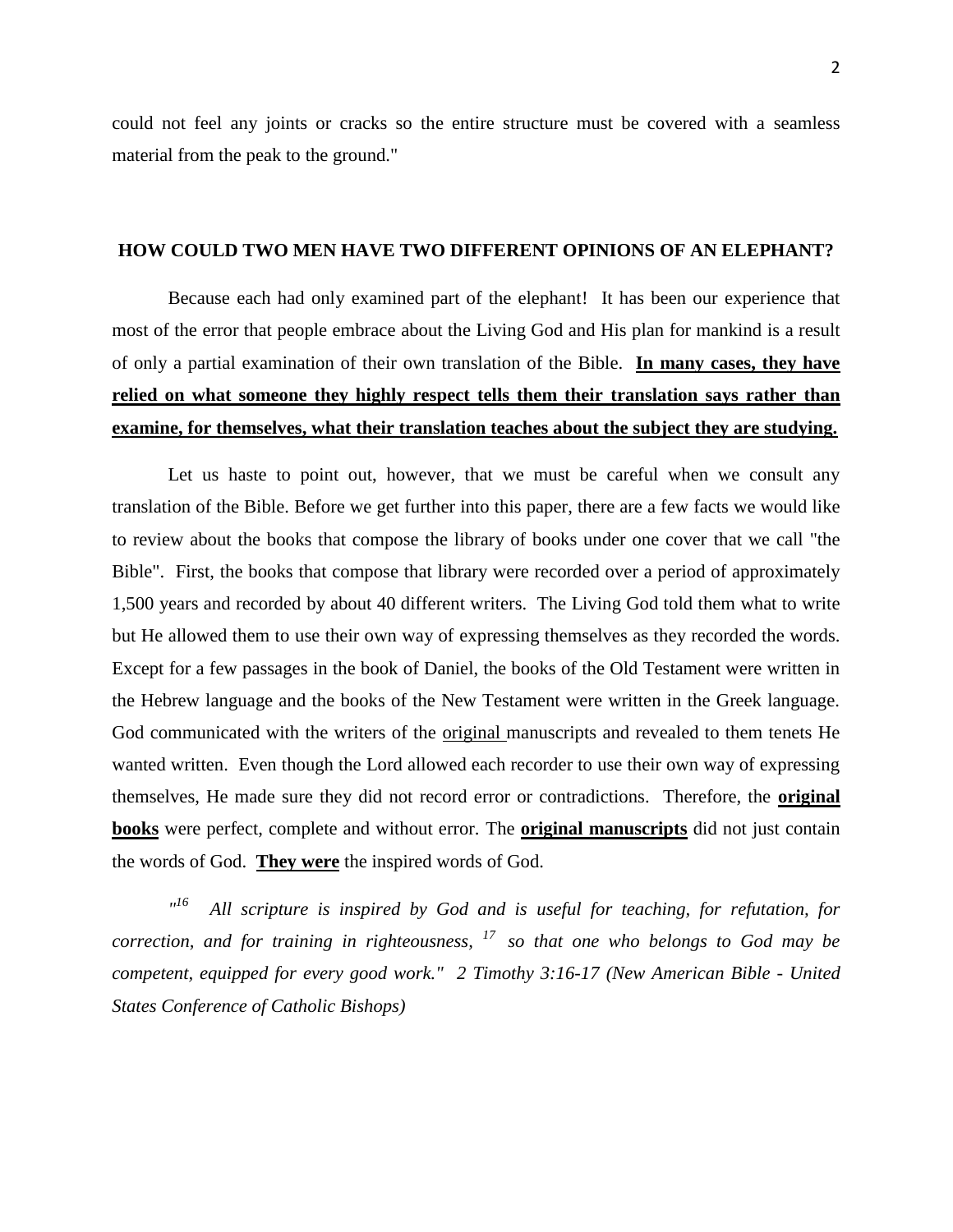<sup>121</sup> For the prophecy came not in old time by the will of man: but holy men of God spake *as they were moved by the Holy Ghost." 2 Peter 1:21 (King James Version)* 

*" <sup>4</sup>For whatever things were written before were written for our learning, that we through the patience and comfort of the Scriptures might have hope." Romans 15:4 (New King James Version)* 

The sixty-six books were recorded without any divisions. The copies of them were divided into chapters and verses at a later date. While dividing the Bible into chapters and verses sometimes furnishes a convenience in study, some of us have a tendency to think that the information always concludes at the end of a chapter. As a result, we do not consider that the verses in the new chapter, in many cases, are contiguous and congruent to the preceding chapter.

## **The Bible is the only book that tells us, accurately, who we are, what we are doing here and where we are going in the future.**

Unfortunately, often times we base our understanding of God's word upon a key scripture that was clouded or corrupted when it was translated into our native language. Sometimes we erroneously base our understanding on comments that a "great church theologian" or some other writer has added next to a scripture in our Bible, even though the writer may not have examined all the scriptures that deal with that particular subject. **The autographed manuscripts by the original writers were the perfect words of God.** God inspired the men who penned them. God did not inspire either the translators or those who write commentaries. The translators and the commentators may have worked under aspiration but they did not do their work under inspiration. That is why it is so important that we read all the scriptures dealing with a particular subject before we come to a conclusion about what God is sharing with us.

## **A DIVINE BLUEPRINT**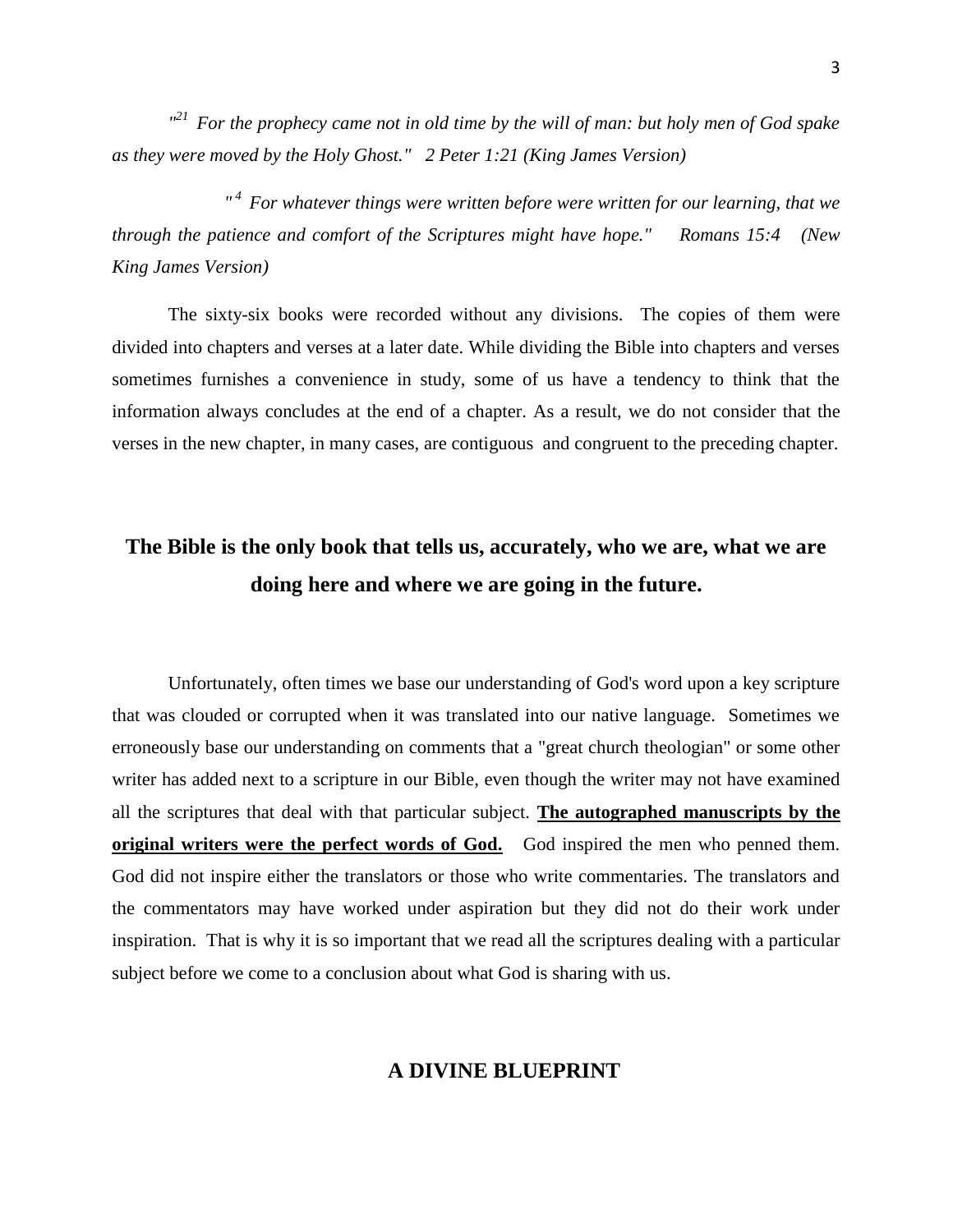The original autographed manuscripts that made up the Bible were a divine blueprint. They explained how God will one day live and fellowship with perfect people who will inherit a new, perfect earth. FOR ETERNITY!

*" <sup>1</sup>Then I saw a new heaven and a new earth. The former heaven and the former earth had passed away, and the sea was no more." Revelation 21:1 (New American Bible - United States Conference of Catholic Bishops)* 

These residents will have chosen to return love to God of their own free will as they obey His call to (1) come to Him in prayer, (2) repent of their sins and while looking in faith to Calvary, (3) ask that the payment Jesus Christ gave on the cross pay for the sin debt they owe.

*" <sup>10</sup>Be it known to you all, and to all the people of Israel, that by the name of our Lord Jesus Christ of Nazareth, whom you crucified, whom God hath raised from the dead, even by him this man standeth here before you whole. <sup>11</sup>This is the stone which was rejected by you the builders, which is become the head of the corner. <sup>12</sup>Neither is there salvation in any other. For there is no other name under heaven given to men, whereby we must be saved." Acts 4:10-12 (Confraternity–Douay Version, Saint Joseph New Catholic Edition)* 

*" <sup>8</sup>But what does it say? "The word is near you; it is in your mouth and in your heart," that is, the message concerning faith that we proclaim: <sup>9</sup>If you declare with your mouth, "Jesus is Lord," and believe in your heart that God raised him from the dead, you will be saved. <sup>10</sup>For it is with your heart that you believe and are justified, and it is with your mouth that you profess your faith and are saved. <sup>11</sup>As Scripture says, "Anyone who believes in him will never be put to shame." <sup>12</sup>For there is no difference between Jew and Gentile—the same Lord is Lord of all and richly blesses all who call on him, <sup>13</sup>for, "Everyone who calls on the name of the Lord will be saved." Romans 10:8-13 (New International Version)* 

Being a member of God's creation does not make a person a member of the Family of God. Each of us has a material body that has material parents. Having a material body qualifies us as a creation of God. In order to become a member of the Family of God, however, our spiritual body must be restored to fellowship with the Holy Spirit of God. It must be "born again". This is done when we go to God in prayer, ask God to forgive us of the sins we have committed and we ask that the payment Christ provided on the cross, pay for the sin debt that we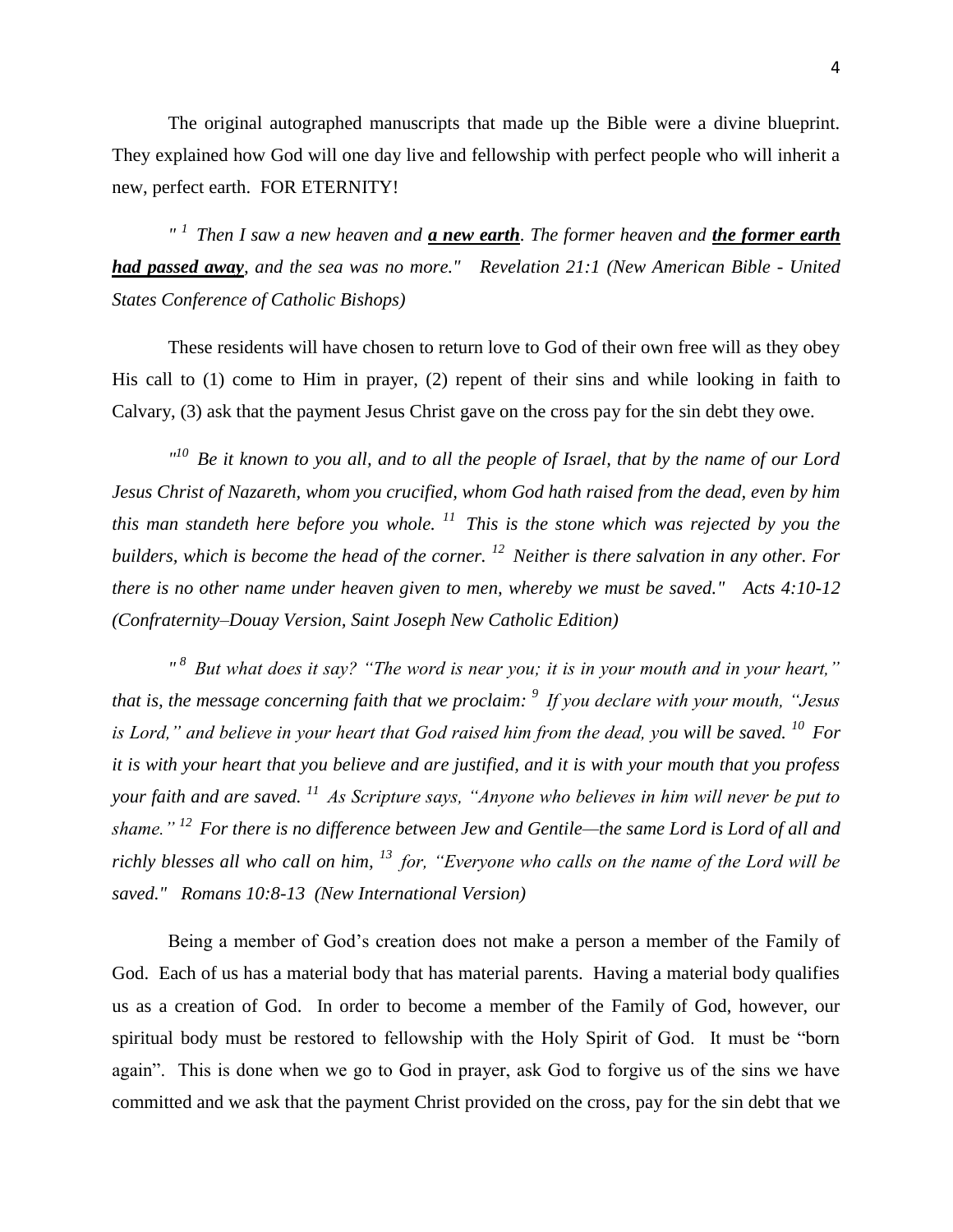owe.

*" <sup>19</sup>Now we know that what things soever the law saith, it saith to them who are under the law: that every mouth may be stopped, and all the world may become guilty before God. <sup>20</sup> Therefore by the deeds of the law there shall no flesh be justified in his sight: for by the law is the knowledge of sin. <sup>21</sup>But now the righteousness of God without the law is manifested, being witnessed by the law and the prophets; <sup>22</sup>Even the righteousness of God which is by faith of Jesus Christ unto all and upon all them that believe: for there is no difference: <sup>23</sup>For all have sinned, and come short of the glory of God; <sup>24</sup>Being justified freely by his grace through the redemption that is in Christ Jesus: <sup>25</sup>Whom God hath set forth to be a propitiation through faith in his blood, to declare his righteousness for the remission of sins that are past, through the forbearance of God; <sup>26</sup>To declare, I say, at this time his righteousness: that he might be just, and the justifier of him which believeth in Jesus." Romans 3:19-26 (King James Version)* 

At the moment of salvation, it is the spiritual body (the inward body) that is "saved", not the material body. Our material bodies have an old sin nature and they will never lose it. That is why our material body will never get out of this world alive. Our material body has never wanted to do the will of God in the past, our material body does not want to do the will of God now and our material body will never want to do the will of God in the future. That's the reason Paul recorded in 2<sup>nd</sup> Corinthians 5:1-10 that God will give the spiritual bodies that have been "born again" a heavenly, glorified body at the catching up or the Rapture.

<sup>*n*</sup> For we know that if our earthly house of this tabernacle were dissolved, we have a *building of God, an house not made with hands, eternal in the heavens. <sup>2</sup>For in this we groan, earnestly desiring to be clothed upon with our house which is from heaven: <sup>3</sup> If so be that being clothed we shall not be found naked. <sup>4</sup>For we that are in this tabernacle do groan, being burdened: not for that we would be unclothed, but clothed upon, that mortality might be swallowed up of life. <sup>5</sup>Now he that hath wrought us for the selfsame thing is God, who also hath given unto us the earnest of the Spirit. <sup>6</sup>Therefore we are always confident, knowing that, whilst we are at home in the body, we are absent from the Lord: <sup>7</sup>(For we walk by faith, not by sight:) <sup>8</sup>We are confident, I say, and willing rather to be absent from the body, and to be present with the Lord. <sup>9</sup>Wherefore we labour, that, whether present or absent, we may be accepted of him. <sup>10</sup> For we must all appear before the judgment seat of Christ; that every one may receive the things*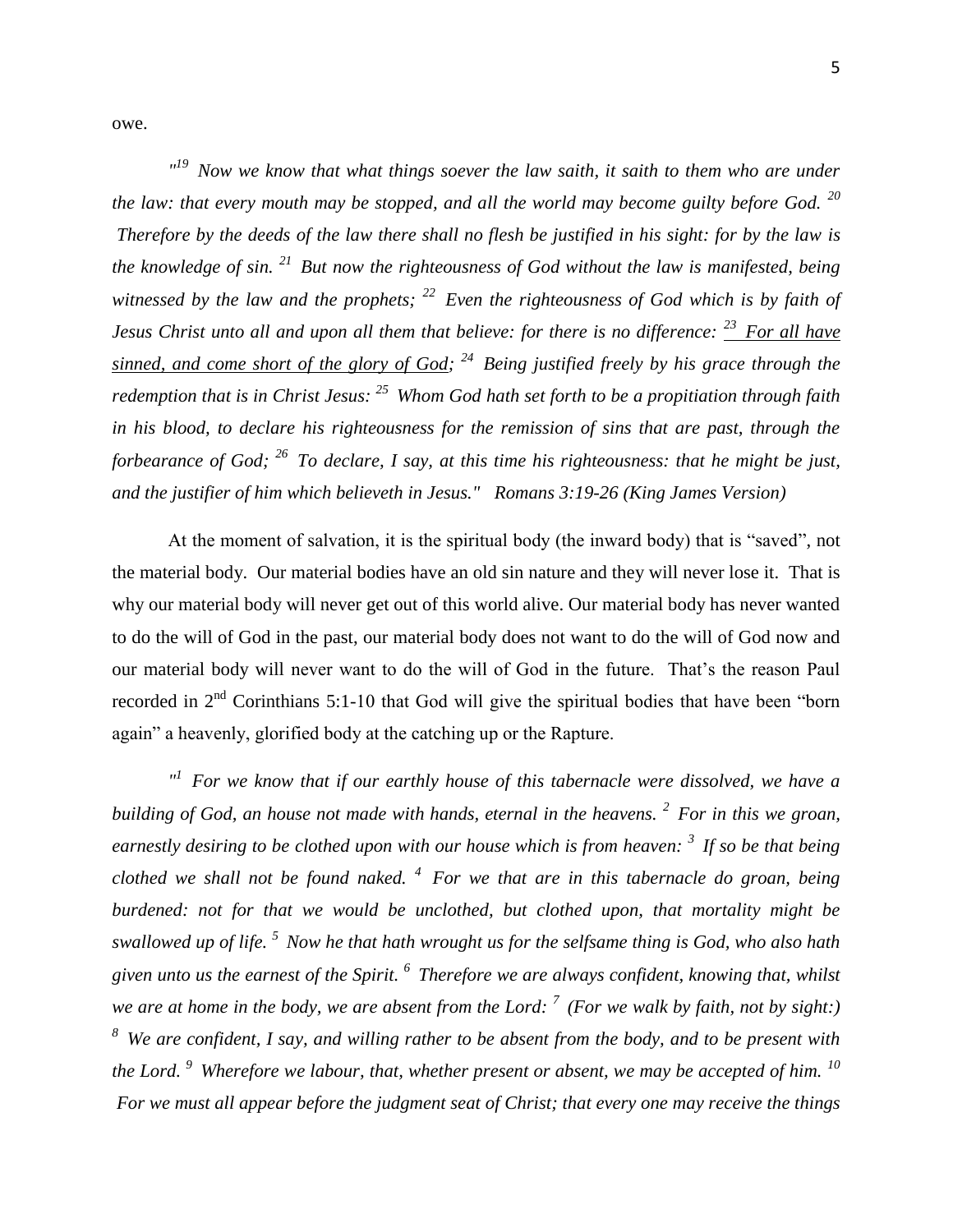*done in his body, according to that he hath done, whether it be good or bad." 2 Corinthians 5:1-10 (King James Version)* 

*" <sup>35</sup>But someone will say, "How are the dead raised up? And with what body do they come?" <sup>36</sup>Foolish one, what you sow is not made alive unless it dies. <sup>37</sup>And what you sow, you do not sow that body that shall be, but mere grain--perhaps wheat or some other grain. <sup>38</sup>But God gives it a body as He pleases, and to each seed its own body. <sup>39</sup>All flesh is not the same flesh, but there is one kind of flesh of men, another flesh of animals, another of fish, and another of birds. <sup>40</sup>There are also celestial bodies and terrestrial bodies; but the glory of the celestial is one, and the glory of the terrestrial is another. <sup>41</sup>There is one glory of the sun, another glory of the moon, and another glory of the stars; for one star differs from another star in glory. <sup>42</sup>So also is the resurrection of the dead. The body is sown in corruption, it is raised in incorruption. <sup>43</sup>It is sown in dishonor, it is raised in glory. It is sown in weakness, it is raised in power. <sup>44</sup>It is sown a natural body, it is raised a spiritual body. There is a natural body, and there is a spiritual body. <sup>45</sup>And so it is written, "The first man Adam became a living being." The last Adam became a life-giving spirit. <sup>46</sup>However, the spiritual is not first, but the natural, and afterward the spiritual. <sup>47</sup>The first man was of the earth, made of dust; the second Man is the Lord from heaven. <sup>48</sup>As was the man of dust, so also are those who are made of dust; and as is the heavenly Man, so also are those who are heavenly. <sup>49</sup>And as we have borne the image of the man of dust, we shall also bear the image of the heavenly Man. <sup>50</sup>Now this I say, brethren, that flesh and blood cannot inherit the kingdom of God; nor does corruption inherit incorruption. <sup>51</sup> Behold, I tell you a mystery: We shall not all sleep, but we shall all be changed-- <sup>52</sup>in a moment, in the twinkling of an eye, at the last trumpet. For the trumpet will sound, and the dead will be raised incorruptible, and we shall be changed. <sup>53</sup>For this corruptible must put on incorruption, and this mortal must put on immortality. <sup>54</sup>So when this corruptible has put on incorruption, and this mortal has put on immortality, then shall be brought to pass the saying that is written: "Death is swallowed up in victory." <sup>55</sup>"O Death, where is your sting? O Hades, where is your victory?" <sup>56</sup>The sting of death is sin, and the strength of sin is the law. <sup>57</sup>But thanks be to God, who gives us the victory through our Lord Jesus Christ. <sup>58</sup>Therefore, my beloved brethren, be steadfast, immovable, always abounding in the work of the Lord, knowing that your labor is not in vain in the Lord." 1 Corinthians 15:35-58 (New King James Version)*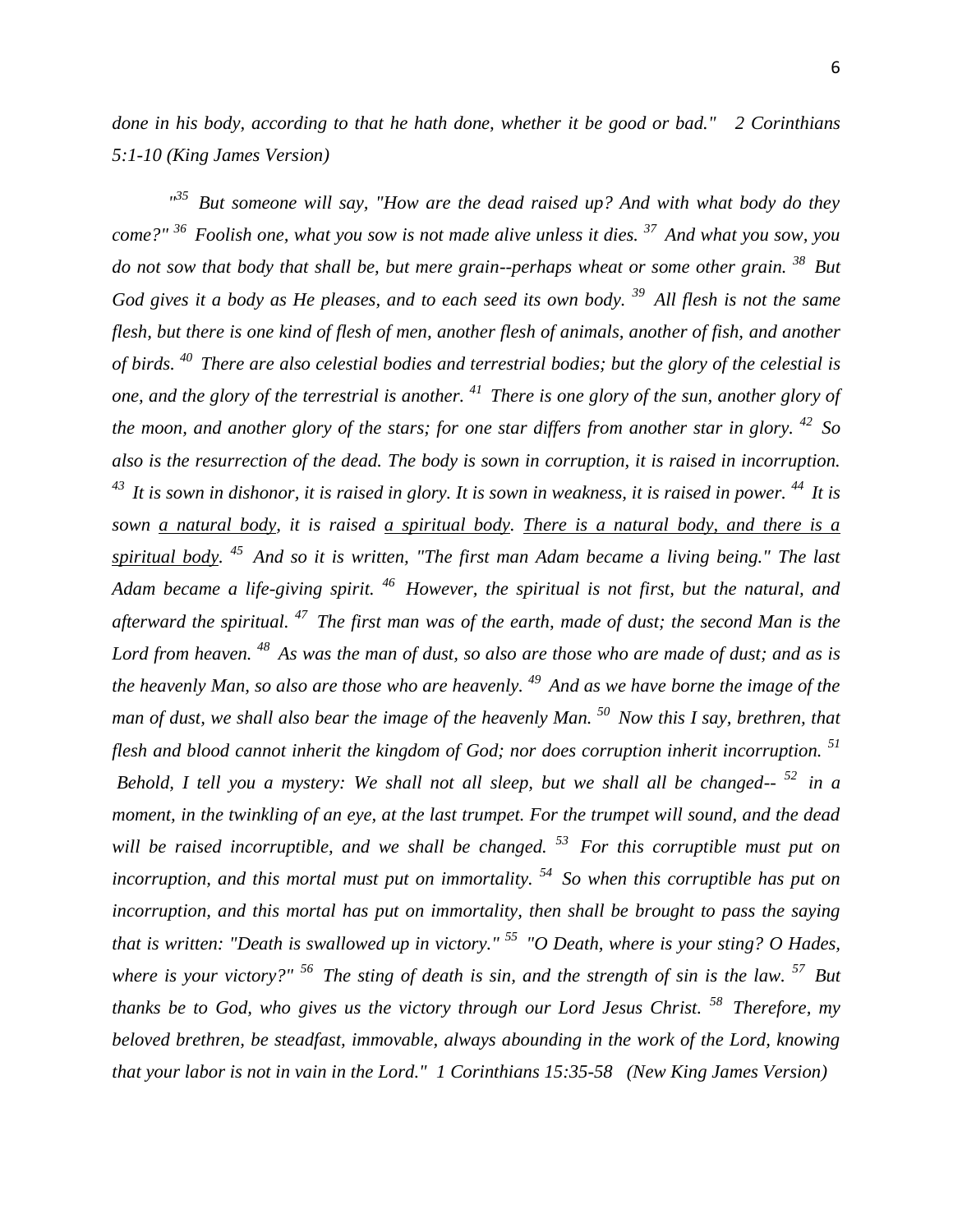God's plan of salvation has always been the same. The only difference has been that the redeemed people who lived before the crucifixion looked forward in faith. They asked that the payment Christ would give one day in the future be applied to the sin debt they owed God. The redeemed who have lived since the cross have looked backward in faith and have asked God to apply the payment Christ has given on the cross to the sin debt they owe. Salvation is obtained through faith. The people who were saved before the crucifixion did not need to exercise any more faith to believe He would die than we exercise by believing He has died. We, personally, were not there. We accept the fact that Jesus Christ died on Calvary's cross because of faith.

We are comfortable using almost any translation of the Bible into English whether, for example, it's the Confraternity–Douay Version, (Saint Joseph New Catholic Edition), the New International Version, the King James Version or the New American Bible by the United States Conference of Catholic Bishops, just to name a few. The wording in most of the translations is different. Sometimes the chapters and verses may be divided differently. Some of the books may have a different name or may be spelled differently. But if you will examine all the scriptures that deal with a particular subject, you will find that the truth taught is the same. One translation might say, for example, "The Holstein cow ate green grass and gave white milk". Another translation might say "The green grass was eaten by a Holstein cow and she then gave white milk".

When many of us face the reality that the book we hold in our hand is not the pure word of God, our first impulse is to throw it all away. Do not despair. All is not lost. Would you quit eating grapes just because you have to watch out for the seeds and spit them out? Do gardeners forsake the potato crop when they discover they must search for the potatoes by digging so they might enjoy potato salad?

May I offer a few suggestions that will enable you to glean the truth from God's Word while you stay away from the seeds of error in your favorite translation and your favorite commentary?

First, and most important, be sure you are one of God's children. Have you ever gone to God in prayer and asked God to forgive you of the sins you have committed? Have you asked that the payment Christ provided on the cross, pay for the sin debt you owed? Have you made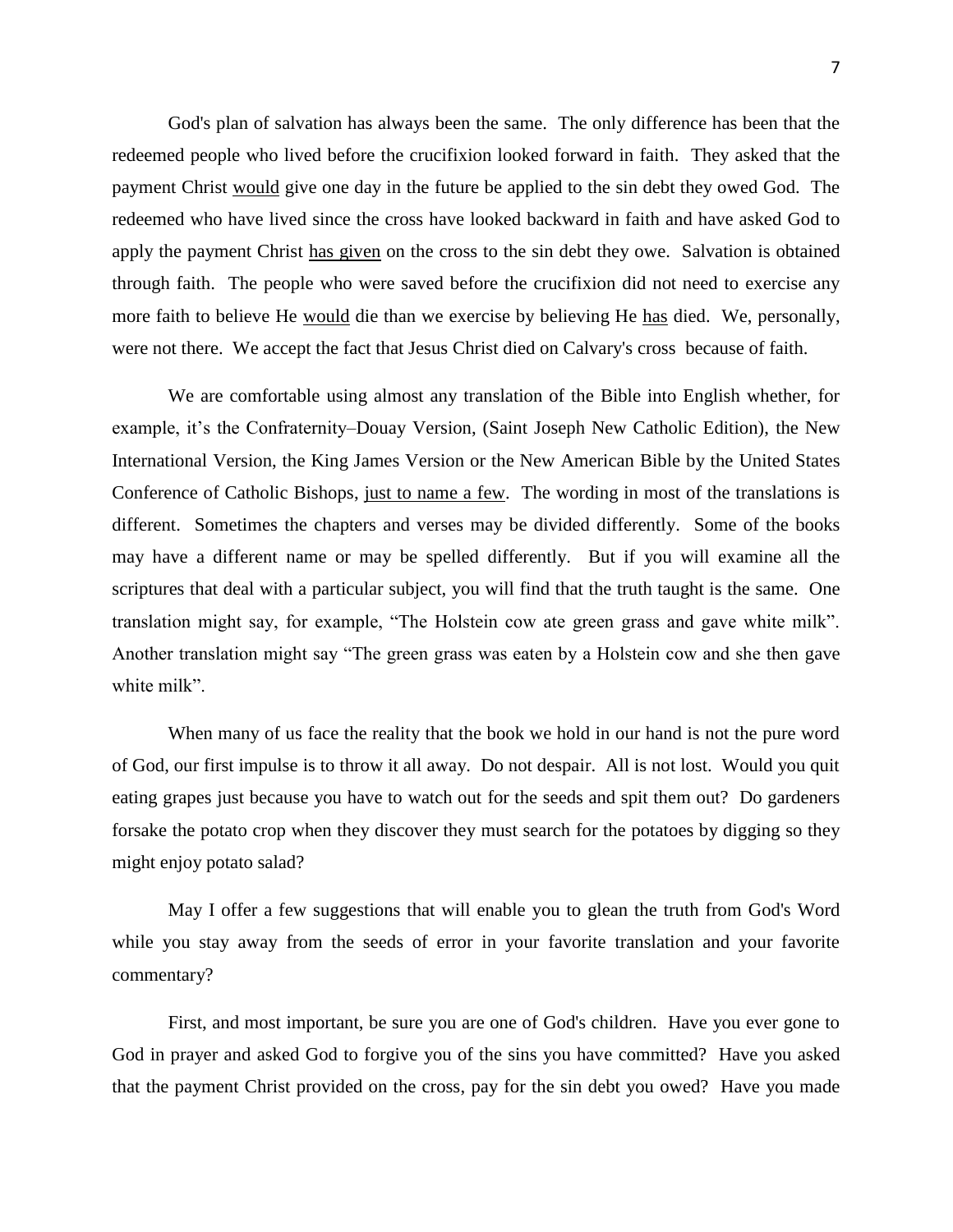your appeal through saving faith, that is, confessing to God there is nothing you can do to earn eternal life? We are not exercising saving faith in Christ until we admit there is nothing we can do to help gain eternal life. There is not one saved person mentioned in the Old Testament who was baptized or who belonged to a local church.

*" <sup>21</sup>Is the law then against the promises of God? Certainly not! For if there had been a law given which could have given life, truly righteousness would have been by the law. <sup>22</sup>But the Scripture has confined all under sin, that the promise by faith in Jesus Christ might be given to those who believe. <sup>23</sup>But before faith came, we were kept under guard by the law, kept for the faith which would afterward be revealed. <sup>24</sup>Therefore the law was our tutor to bring us to Christ, that we might be justified by faith. <sup>25</sup>But after faith has come, we are no longer under a tutor." Galatians 3:21-25 (New King James Version)* 

*" <sup>8</sup>But what saith the scripture? The word is nigh thee, even in thy mouth, and in thy heart. This is the word of faith, which we preach. <sup>9</sup>For if thou confess with thy mouth the Lord Jesus, and believe in thy heart that God hath raised him up from the dead, thou shalt be saved. <sup>10</sup> For, with the heart, we believe unto justice; but, with the mouth, confession is made unto*  salvation. <sup>11</sup> For the scripture saith: Whosoever believeth in him, shall not be confounded. <sup>12</sup> *For there is no distinction of the Jew and the Greek: for the same is Lord over all, rich unto all that call upon him.* <sup> $13$ </sup> For whosoever shall call upon the name of the Lord, shall be saved. <sup>14</sup> *How then shall they call on him, in whom they have not believed? Or how shall they believe him, of whom they have not heard? And how shall they hear, without a preacher? <sup>15</sup>And how shall they preach unless they be sent, as it is written: How beautiful are the feet of them that preach the gospel of peace, of them that bring glad tidings of good things! <sup>16</sup>But all do not obey the gospel. For Isaias saith: Lord, who hath believed our report? <sup>17</sup>Faith then cometh by hearing; and hearing by the word of Christ. <sup>18</sup>But I say: Have they not heard? Yes, verily, their sound hath gone forth into all the earth, and their words unto the ends of the whole world. <sup>19</sup>But I say: Hath not Israel known? First, Moses saith: I will provoke you to jealousy by that which is not a nation; by a foolish nation I will anger you. <sup>20</sup>But Isaias is bold, and saith: I was found by them that did not seek me: I appeared openly to them that asked not after me. <sup>21</sup>But to Israel he saith: All the day long have I spread my hands to a people that believeth not, and contradicteth me." Romans 10:8-21 (Confraternity–Douay Version, Saint Joseph New Catholic Edition)*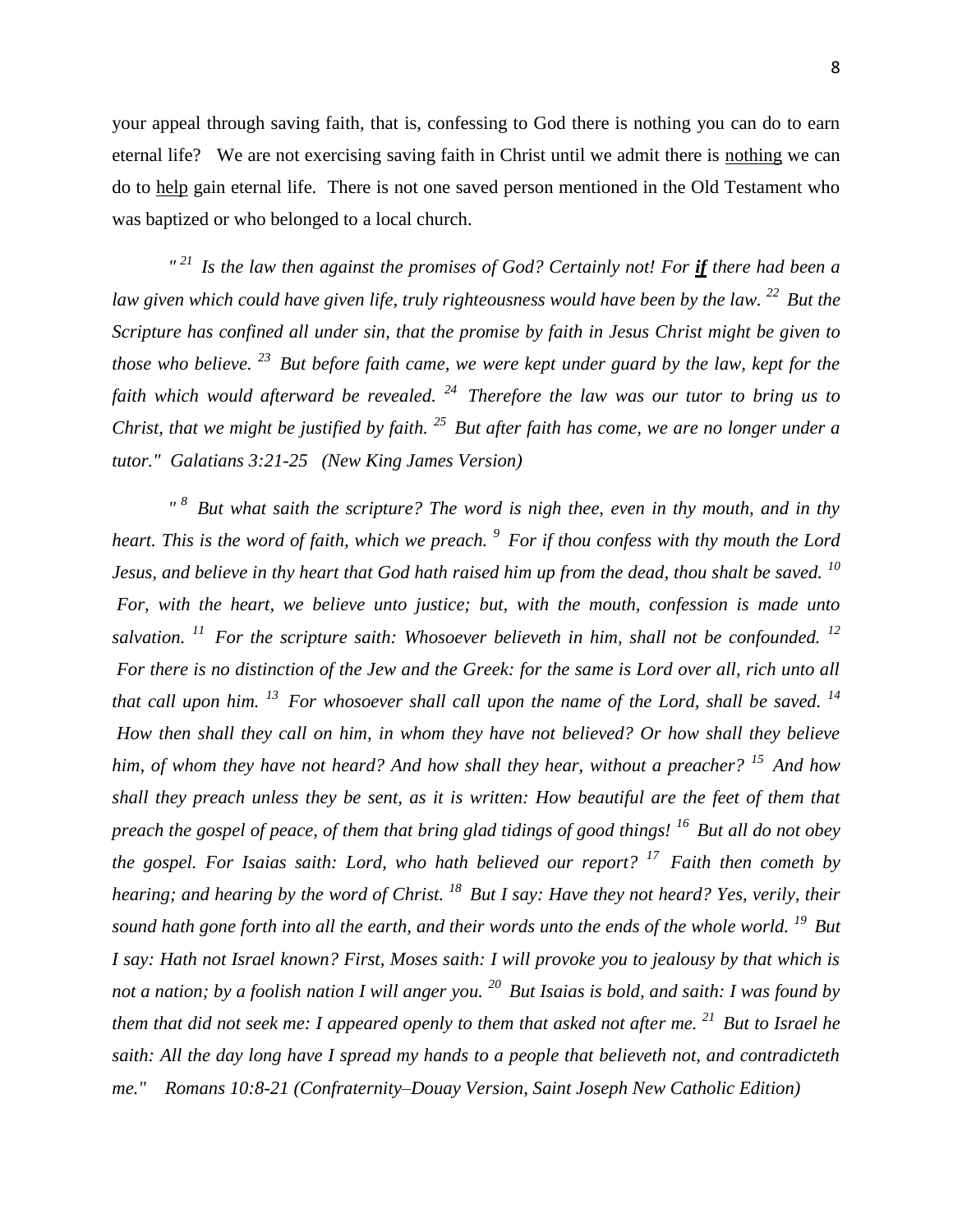*" 1What then shall we say that Abraham, our forefather according to the flesh, discovered in this matter? <sup>2</sup>If, in fact, Abraham was justified by works, he had something to boast about—but not before God. <sup>3</sup>What does Scripture say? "Abraham believed God, and it was credited to him as righteousness." <sup>4</sup>Now to the one who works, wages are not credited as a gift but as an obligation. <sup>5</sup>However, to the one who does not work but trusts God who justifies the ungodly, their faith is credited as righteousness. <sup>6</sup>David says the same thing when he speaks of the blessedness of the one to whom God credits righteousness apart from works: <sup>7</sup>"Blessed are those whose transgressions are forgiven, whose sins are covered. <sup>8</sup> Blessed is the one whose sin the Lord will never count against them." <sup>9</sup>Is this blessedness only for the circumcised, or also for the uncircumcised? We have been saying that Abraham's faith was credited to him as righteousness. <sup>10</sup>Under what circumstances was it credited? Was it after he was circumcised, or before? It was not after, but before! <sup>11</sup>And he received circumcision as a sign, a seal of the righteousness that he had by faith while he was still uncircumcised. So then, he is the father of all who believe but have not been circumcised, in order that righteousness might be credited to them. <sup>12</sup>And he is then also the father of the circumcised who not only are circumcised but who also follow in the footsteps of the faith that our father Abraham had before he was circumcised. <sup>13</sup>It was not through the law that Abraham and his offspring received the promise that he would be heir of the world, but through the righteousness that comes by faith. <sup>14</sup>For if those who depend on the law are heirs, faith means nothing and the promise is worthless, <sup>15</sup>because the law brings wrath. And where there is no law there is no transgression. <sup>16</sup>Therefore, the promise comes by faith, so that it may be by grace and may be guaranteed to all Abraham's offspring not only to those who are of the law but also to those who have the faith of Abraham. He is the father of us all. <sup>17</sup>As it is written: "I have made you a father of many nations." He is our father in the sight of God, in whom he believed—the God who gives life to the dead and calls into being things that were not. <sup>18</sup>Against all hope, Abraham in hope believed and so became the father of many nations, just as it had been said to him, "So shall your offspring be." <sup>19</sup>Without weakening in his faith, he faced the fact that his body was as good as dead—since he was about a hundred years old—and that Sarah's womb was also dead. <sup>20</sup>Yet he did not waver through unbelief regarding the promise of God, but was strengthened in his faith and gave glory to God, <sup>21</sup>being fully persuaded that God had power to do what he had promised. <sup>22</sup>This is why "it was credited to him as righteousness." <sup>23</sup>The words "it was credited to him"*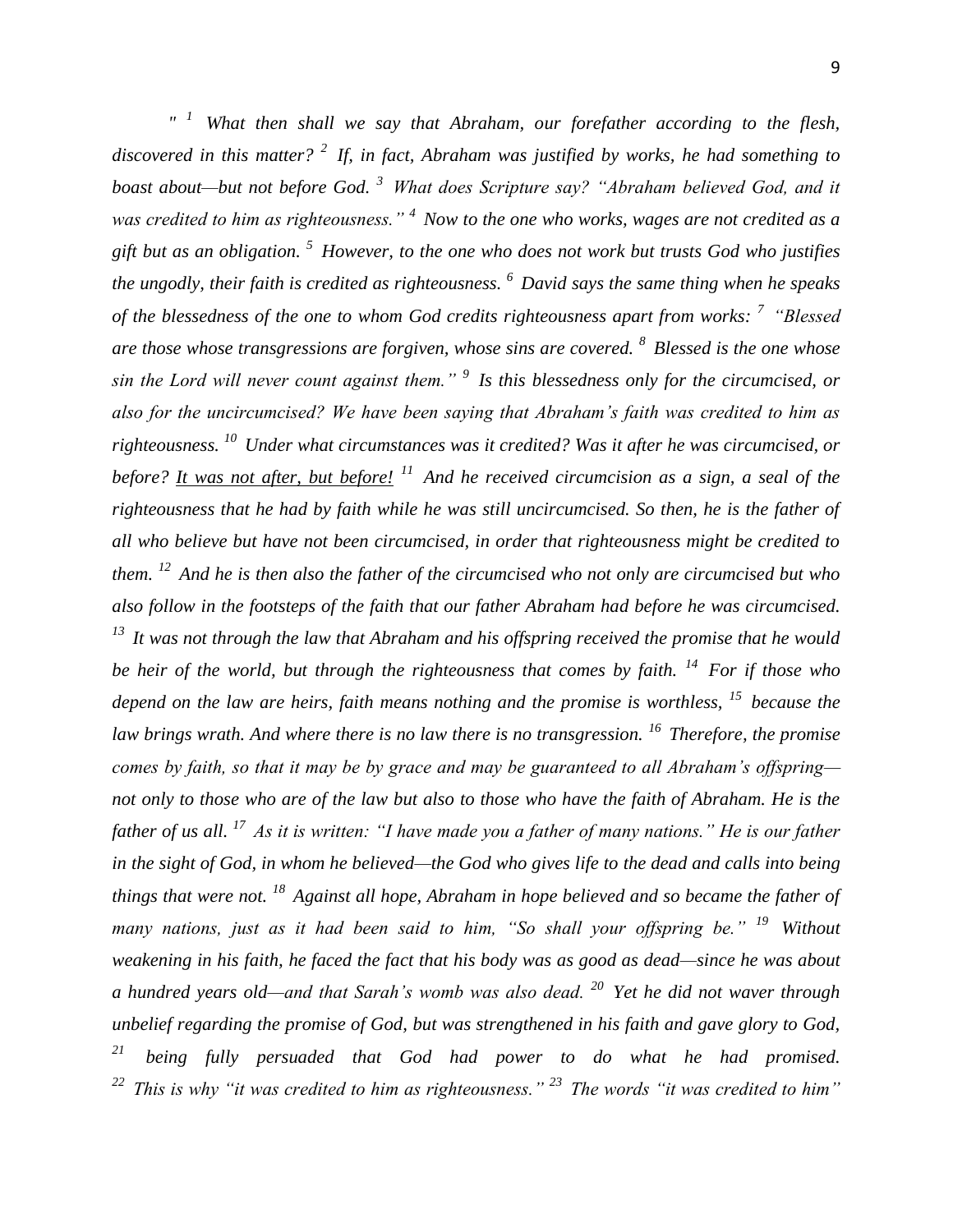10

*were written not for him alone, <sup>24</sup>but also for us, to whom God will credit righteousness—for us who believe in him who raised Jesus our Lord from the dead. <sup>25</sup>He was delivered over to death for our sins and was raised to life for our justification." Romans 4:1-25 (New International Version)* 

*" <sup>8</sup>God saved you by his grace when you believed. And you can't take credit for this; it is a gift from God. <sup>9</sup>Salvation is not a reward for the good things we have done, so none of us can boast about it. <sup>10</sup>For we are God's masterpiece. He has created us anew in Christ Jesus, so we can do the good things he planned for us long ago." Ephesians 2:8-10 (New Living Translation)*

The thief who was saved on the cross did not receive baptism nor did he become a member of a local church. *"*<sup>35</sup> And the people stood beholding, and the rulers also [with them] *sneered, saying, He has saved others; let him save himself if this is the Christ, the chosen one of God. <sup>36</sup>And the soldiers also made game of him, coming up offering him vinegar, <sup>37</sup>and saying, If thou be the king of the Jews, save thyself. <sup>38</sup>And there was also an inscription [written] over him in Greek, and Roman, and Hebrew letters: This is the King of the Jews. <sup>39</sup>Now one of the malefactors who had been hanged spoke insultingly to him, saying, Art not thou the Christ? save thyself and us. <sup>40</sup>But the other answering rebuked him, saying, Dost thou too not fear God, thou that art under the same judgment? <sup>41</sup>and we indeed justly, for we receive the just recompense of what we have done; but this [man] has done nothing amiss. <sup>42</sup>And he said to Jesus, Remember me, [Lord,] when thou comest in thy kingdom. <sup>43</sup>And Jesus said to him, Verily I say to thee, Today shalt thou be with me in paradise. <sup>44</sup>And it was about [the] sixth hour, and there came darkness over the whole land until [the] ninth hour. <sup>45</sup>And the sun was darkened, and the veil of the temple rent in the midst. <sup>46</sup>And Jesus, having cried with a loud voice, said, Father, into thy hands I commit my spirit. And having said this, he expired." Luke 23:35-46 (Darby)*

Why is it necessary to know Christ as our Savior in order to understand the Bible? The Bible can only be understood through the illumination of the Holy Spirit. The only message a lost person will receive from the Holy Spirit of God contains a call to come to God in prayer, repent of their sins and accept Christ as their Savior -- their only hope of salvation.

*" <sup>9</sup>That is what is meant by the Scriptures which say that no mere man has ever seen,*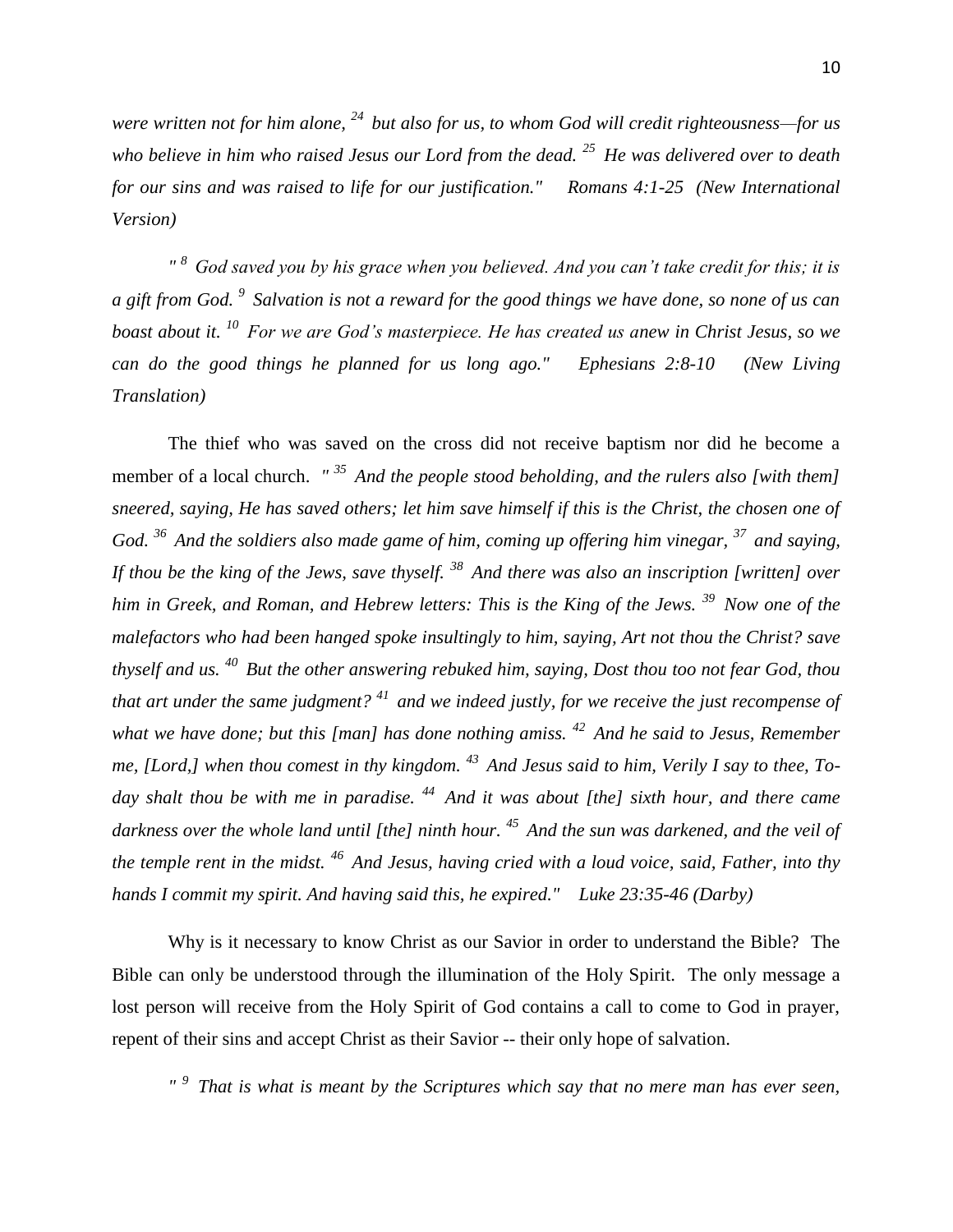*heard, or even imagined what wonderful things God has ready for those who love the Lord. <sup>10</sup> But we know about these things because God has sent His Spirit to tell us, and His Spirit searches out and shows us all of God's deepest secrets. <sup>11</sup>No one can really know what anyone else is thinking or what he is really like except that person himself. And no one can know God's thoughts except God's own Spirit. <sup>12</sup>And God has actually given us his Spirit (not the world's spirit) to tell us about the wonderful free gifts of grace and blessing that God has given us.* <sup>13</sup> In *telling you about these gifts we have even used the very words given to us by the Holy Spirit, not words that we as men might choose. So we use the Holy Spirit's words to explain the Holy Spirit's facts. <sup>14</sup>But the man who isn't a Christian can't understand and can't accept these thoughts from God, which the Holy Spirit teaches us. They sound foolish to him because only those who have the Holy Spirit within them can understand what the Holy Spirit means. Others just can't take it in. <sup>15</sup>But the spiritual man has insight into everything, and that bothers and baffles the man of the world, who can't understand him at all. <sup>16</sup>How could he? For certainly he has never been one to know the Lord's thoughts, or to discuss them with him, or to move the hands of God by prayer. But, strange as it seems, we Christians actually do have within us a portion of the very thoughts and mind of Christ." 1 Corinthians 2:9-16 (The Living Bible)*

The second suggestion that will enable you to glean the truth from God's Word while you stay away from the seeds of error in your translation is, if you are a child of God, make sure you are in fellowship with Him. Have you repented of every known sin in your life and confessed them to God? If you will repent and confess the known sins, God will forgive you of your unknown sins. The Scribes and the Pharisees studied the scriptures and were knowledgeable of the verses the scriptures contained but they could not understand the teachings because they were not in fellowship with God. *" <sup>5</sup>Now this is the message that we have heard from him and proclaim to you: God is light, and in him there is no darkness at all. <sup>6</sup>If we say, "We have fellowship with him," while we continue to walk in darkness, we lie and do not act in truth. <sup>7</sup>But if we walk in the light as he is in the light, then we have fellowship with one another, and the blood of his Son Jesus cleanses us from all sin. <sup>8</sup>If we say, "We are without sin," we deceive ourselves, and the truth is not in us. <sup>9</sup>If we acknowledge our sins, he is faithful and just and will forgive our sins and cleanse us from every wrongdoing. <sup>10</sup>If we say, "We have not sinned," we make him a liar, and his word is not in us." 1 John 1:5-10 (New American Bible-United States Conference of Catholic Bishops)*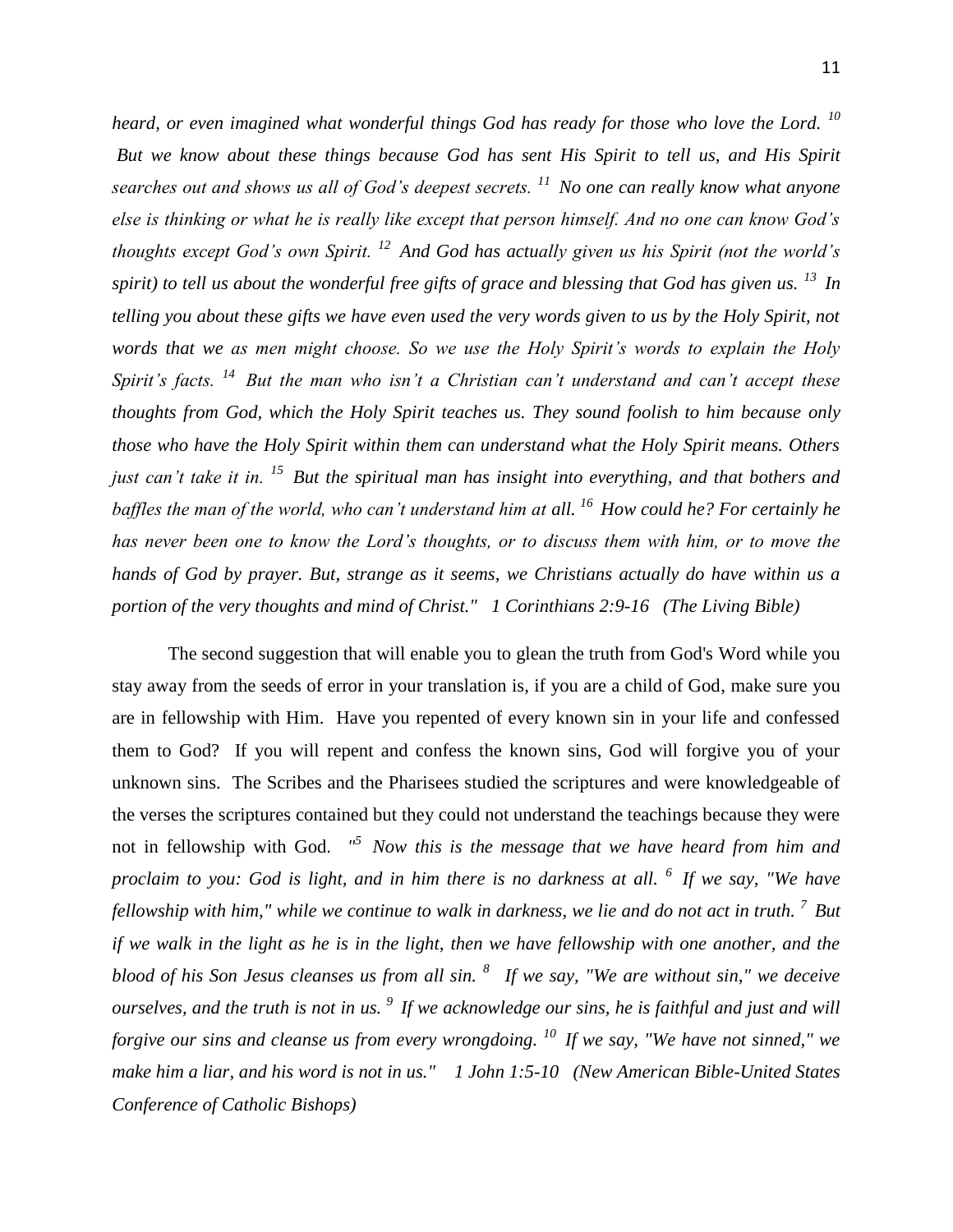Third, you must ask God to fill you with the Spirit of Understanding. Jesus tells His disciples, *"Ye shall drink indeed of my cup and be baptized with the baptism that I am baptized with." Matthew 20:23 (The New International Version)* 

Christ could not have been speaking of water baptism since He and His disciples had already been immersed in water. He promised them that soon they were to be baptized or immersed into the same agent into which He had been baptized or immersed. Isaiah tells us about the agent into which Christ was immersed and it does not have anything with "charismatic" gifts.

*"And there shall come forth a rod out of the stem of Jesse, and a branch shall grow out of His roots: and (1) the Spirit of the Lord* {Jehovah} *shall rest upon Him, (2) the Spirit of Wisdom, and (3)* {the Spirit of} *Understanding, (4) the Spirit of Counsel and (5)* {the Spirit of} *Might, (6) the Spirit of Knowledge and (7) the Spirit of the Fear {Reverence} of the Lord." Isaiah 11:1-2 (King James Version)*

This passage in Isaiah 11:1-2 lists the sevenfold power of the Holy Spirit of God. Again, please note that not one of the seven refers to "charismatic" gifts. This is the sevenfold working of the Holy Spirit of God described in other parts of the Bible including Revelation 1:4 and Revelation 5:6.

*"John to the seven churches that are in Asia: grace be to you and peace from him who is and who was and who is coming, and from the seven spirits who are before his throne…. Apocalypse or Revelation 1:4 (Confraternity–Douay Version, Saint Joseph New Catholic Edition)*

*" <sup>6</sup>And I saw in the midst of the throne and of the four living creatures, and in the midst of the elders, a Lamb standing, as though it had been slain, having seven horns, and seven eyes, which are the seven Spirits of God, sent forth into all the earth. Revelation 5:6 (American Standard Version)*

The Spirit of Understanding will help us to understand (1) Gods' divine word, (2) Gods' will for our life and (3) Gods' way. Before we begin our daily study of Gods' word, we must ask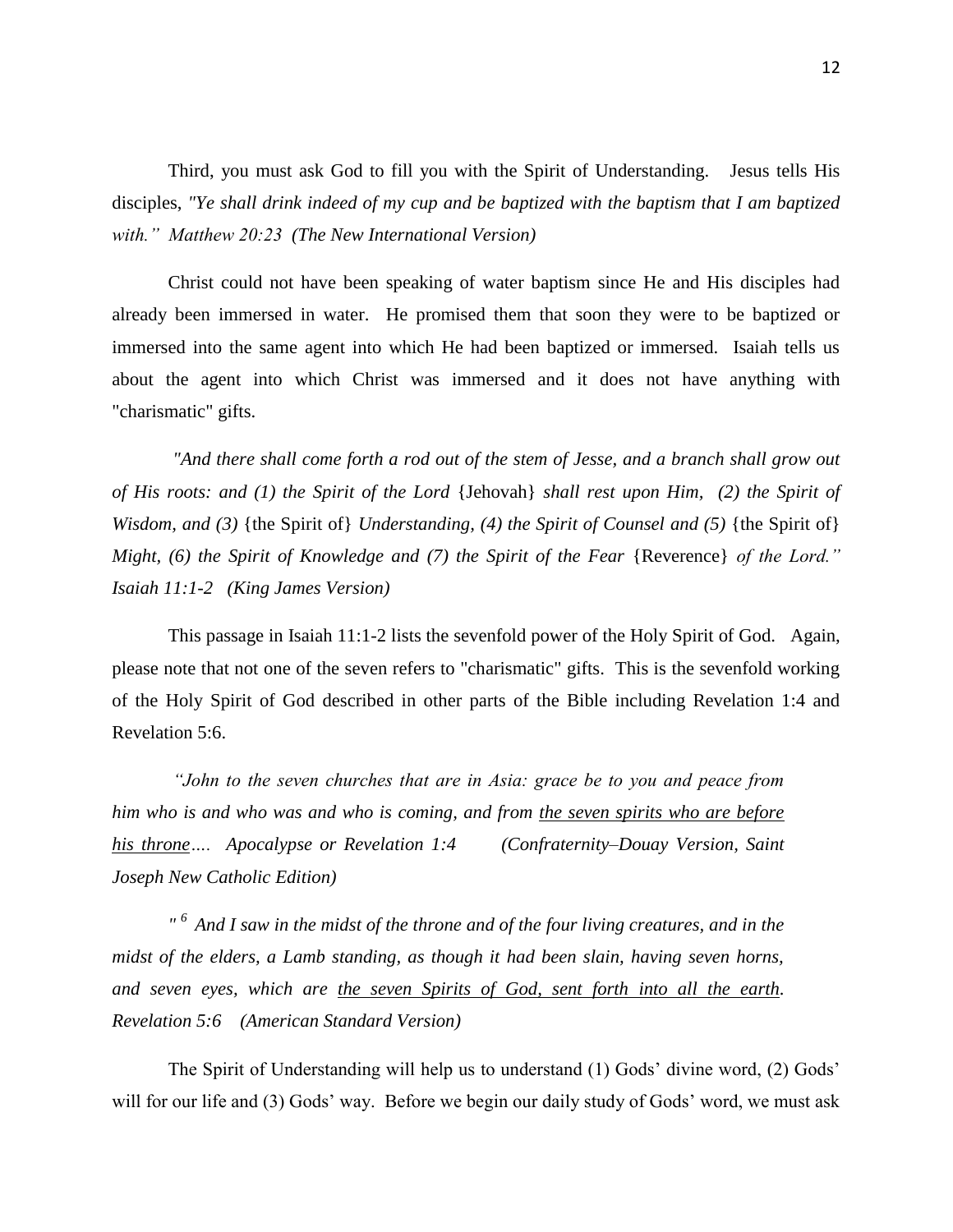God, in prayer, to illuminate our understanding and to make his will evident. If you desire to know more about what your Bible says about the sevenfold work of the Holy Spirit of God, please contact us. You can find a paper that explains more about the sevenfold power of the Holy Spirit on our website also. The title of the paper is "The Power of The Sevenfold Spirit Of God" and can be found at [http://www.bayourouge.net.](http://www.bayourouge.net/)

Please let me point out again that God inspired the original manuscripts that make up the Bible. God did not inspire the translators as they translated the Hebrew and Greek books into our native languages. The manuscripts by the original writers were the perfect words of God. God inspired the men who penned them. God did not inspire the translators. The translators may have worked under a desire to do a great thing but they did not do their work under inspiration. It is important, therefore, to examine all the scriptures that deal with a particular subject. God's intent concerning the subject will be evident after the examination. Every translation has some degree of inaccuracy. Although some of our translations are good, we need to be ever vigilant for those areas that are not properly translated and do not agree with the majority of the scriptures that deal with the subject we are examining.

A fourth very important suggestion which will enable you to glean the truth from your Bible while you stay away from the seeds of error in your translation is always be aware of (1) who is speaking, (2) to whom are they speaking and (3) what is the subject under discussion, that is, what is the content of those verses.

The fifth suggestion we offer is to always read the verses that precede the scripture being studied and the verses that follow the scripture being studied. Get into the habit of seeing the Bible as a book which usually contains several verses forming a unit of instruction rather than a book containing a single verse with instructions. Understand, also, that the unit of instruction may be spread over one or more chapters with parenthetical verses separating them. The parenthetical verses may add information and instructions but they are not the main subjects. There will be times in your study when you will need to give the utmost attention to the chapters you are reading in order to determine the main unit of instruction because they will contain so many parenthetical verses. There will even be times the writer seems to go off on another unrelated subject before coming back and discussing the main theme. We should, therefore, search the scriptures as if we are on a treasure hunt rather than just reading them as we would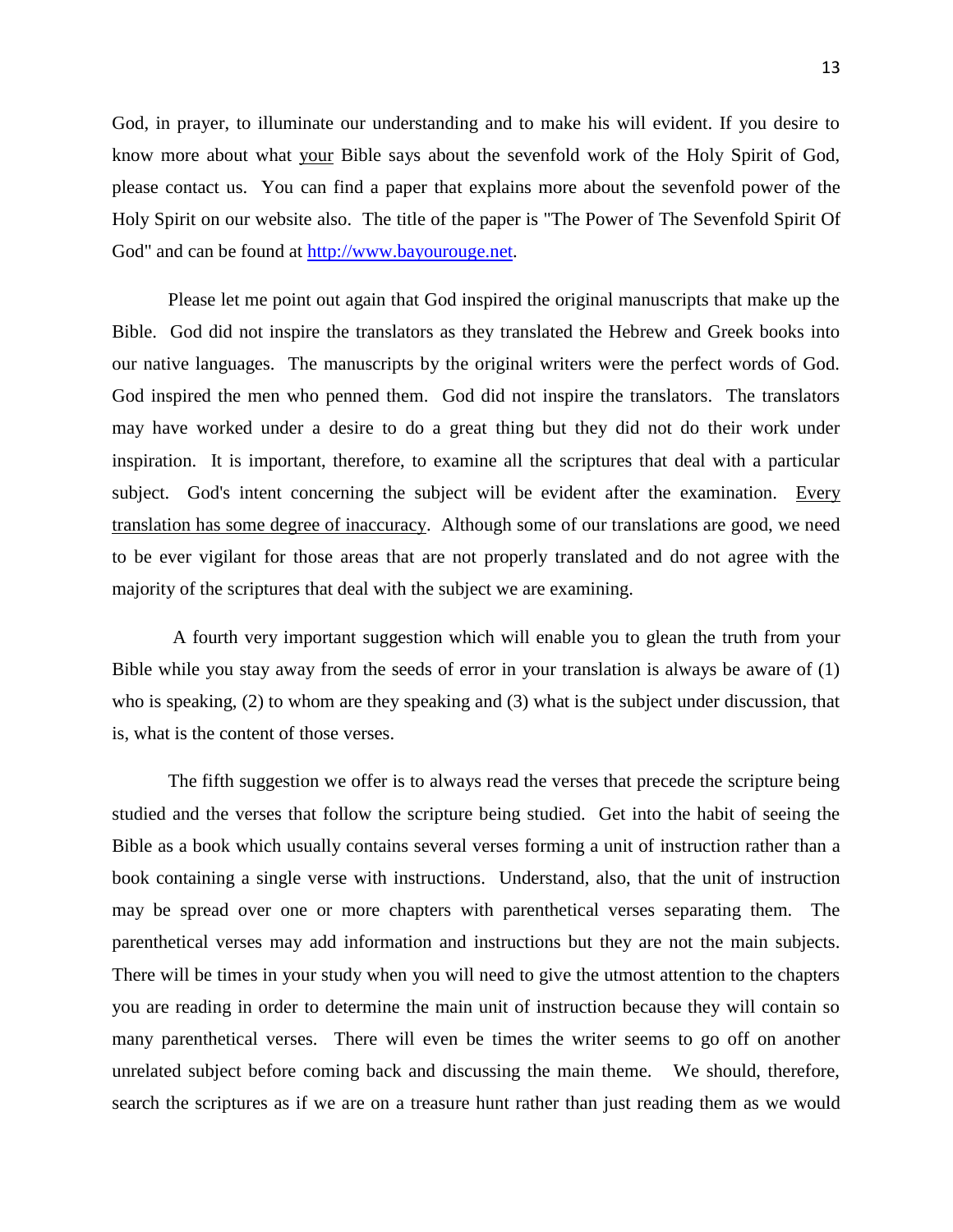read a story. You will find that a good concordance such as "Strongs Concordance" or "Youngs Concordance" will be a great aid since sometimes, the words, today, do not have the same meaning as they did when the words were written. Also a good Bible software program will be another important aid.

*" <sup>15</sup>Do your best to present yourself to God as one approved, a workman who has no need to be ashamed, rightly handling the word of truth. 2 Timothy 2:15 (Revised Standard Version)*

*" <sup>14</sup>But as for you, continue in what you have learned and have firmly believed, knowing from whom you learned it <sup>15</sup>and how from childhood you have been acquainted with the sacred writings, which are able to make you wise for salvation through faith in Christ Jesus. <sup>16</sup>All Scripture is breathed out by God and profitable for teaching, for reproof, for correction, and for training in righteousness, <sup>17</sup>that the man of God may be complete, equipped for every good work." 2 Timothy 3:14-17 (English Standard Version)*

The second fact we would like to review about the sixty-six books that compose the library of books under one cover that we call "the Bible" is that some of the writers recorded things that are not applicable to you, personally. We repeat, one of the most important things to practice as we study the Divine Word of God is to always ask ourselves (1) who is speaking, (2) to whom are they speaking and (3) what is the subject under discussion. Many, many errors have been made because the person did not ask those three questions and they have attempted to apply to themselves, the instructions that were given to another person or to another particular group. Also, many times, people attempt to claim promises for themselves, that were made to another person or to another particular group but not to you.

One of the best examples of instructions that were given to another person or to another particular group is found in Exodus 12:1-11, *" <sup>1</sup>And the LORD spake unto Moses and Aaron in the land of Egypt, saying, <sup>2</sup>This month shall be unto you the beginning of months: it shall be the first month of the year to you. <sup>3</sup>Speak ye unto all the congregation of Israel, saying, In the tenth day of this month they shall take to them every man a lamb, according to the house of their fathers, a lamb for an house: <sup>4</sup>And if the household be too little for the lamb, let him and his neighbour next unto his house take it according to the number of the souls; every man according*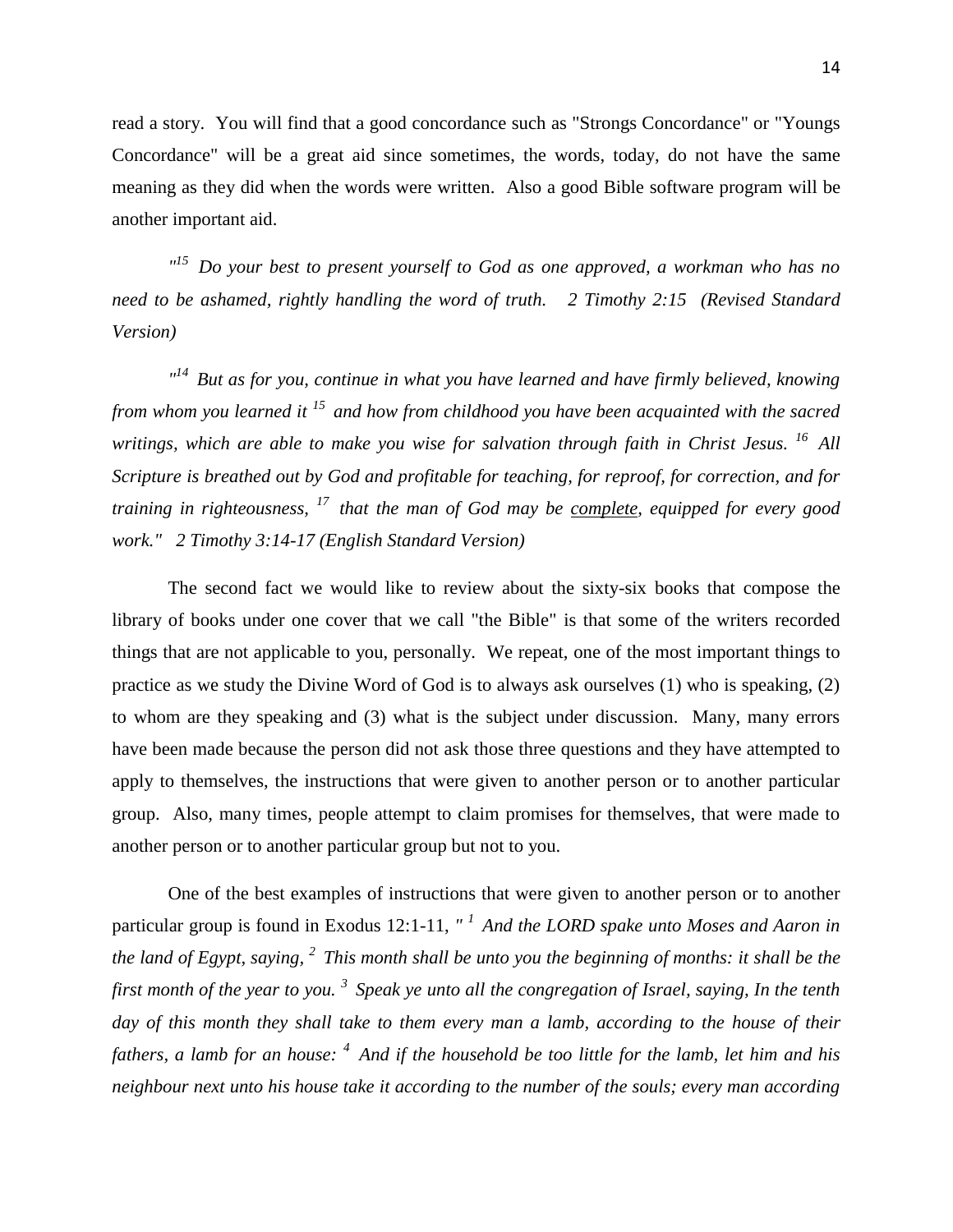*to his eating shall make your count for the lamb. <sup>5</sup>Your lamb shall be without blemish, a male of the first year: ye shall take it out from the sheep, or from the goats: <sup>6</sup>And ye shall keep it up until the fourteenth day of the same month: and the whole assembly of the congregation of Israel shall kill it in the evening. <sup>7</sup>And they shall take of the blood, and strike it on the two side posts and on the upper door post of the houses, wherein they shall eat it. <sup>8</sup>And they shall eat the flesh in that night, roast with fire, and unleavened bread; and with bitter herbs they shall eat it. <sup>9</sup>Eat not of it raw, nor sodden at all with water, but roast with fire; his head with his legs, and with the purtenance thereof. <sup>10</sup>And ye shall let nothing of it remain until the morning; and that which remaineth of it until the morning ye shall burn with fire. <sup>11</sup>And thus shall ye eat it; with your loins girded, your shoes on your feet, and your staff in your hand; and ye shall eat it in haste: it is the LORD'S Passover." Exodus 12:1-11 (King James Version)* 

Those instructions are definitely in the Bible. Is everyone required to follow those instructions? No! The Lord is speaking. Setting the conditions for the death angel to pass over instead of killing the firstborn in the homes that had blood spread on the doorposts of their dwelling in Egypt was the subject under discussion. But those instructions were only given to the members of the Jewish Theocracy that were delivered from Egyptian captivity and it was only to be followed one time in their lifetime. Although they were to continue observing the Passover at the same time every year, the instructions they received later did not require them to apply blood to the doorposts of their dwellings after that night. Are the members of the Lord's local, scriptural churches required to follow those instructions because they are in the Bible? No! Do you apply blood to the doorposts of your home every year on the Jewish day of Passover? Why not? Because those instructions do not apply to you even though they are definitely in the Bible.

Another example is the Lord's instructions in Genesis 17:10-11, *" <sup>10</sup>This is my covenant, which ye shall keep, between me and you and thy seed after thee; Every man child among you shall be circumcised. <sup>11</sup>And ye shall circumcise the flesh of your foreskin; and it shall be a token of the covenant betwixt me and you." Genesis 17:10-11 (King James Version)* 

Those instructions are definitely in the Bible. Is everyone required to follow those instructions? No! The Lord is speaking. Setting the conditions for a covenant is the subject under discussion. But the person the Lord was speaking to was Abraham and He was setting one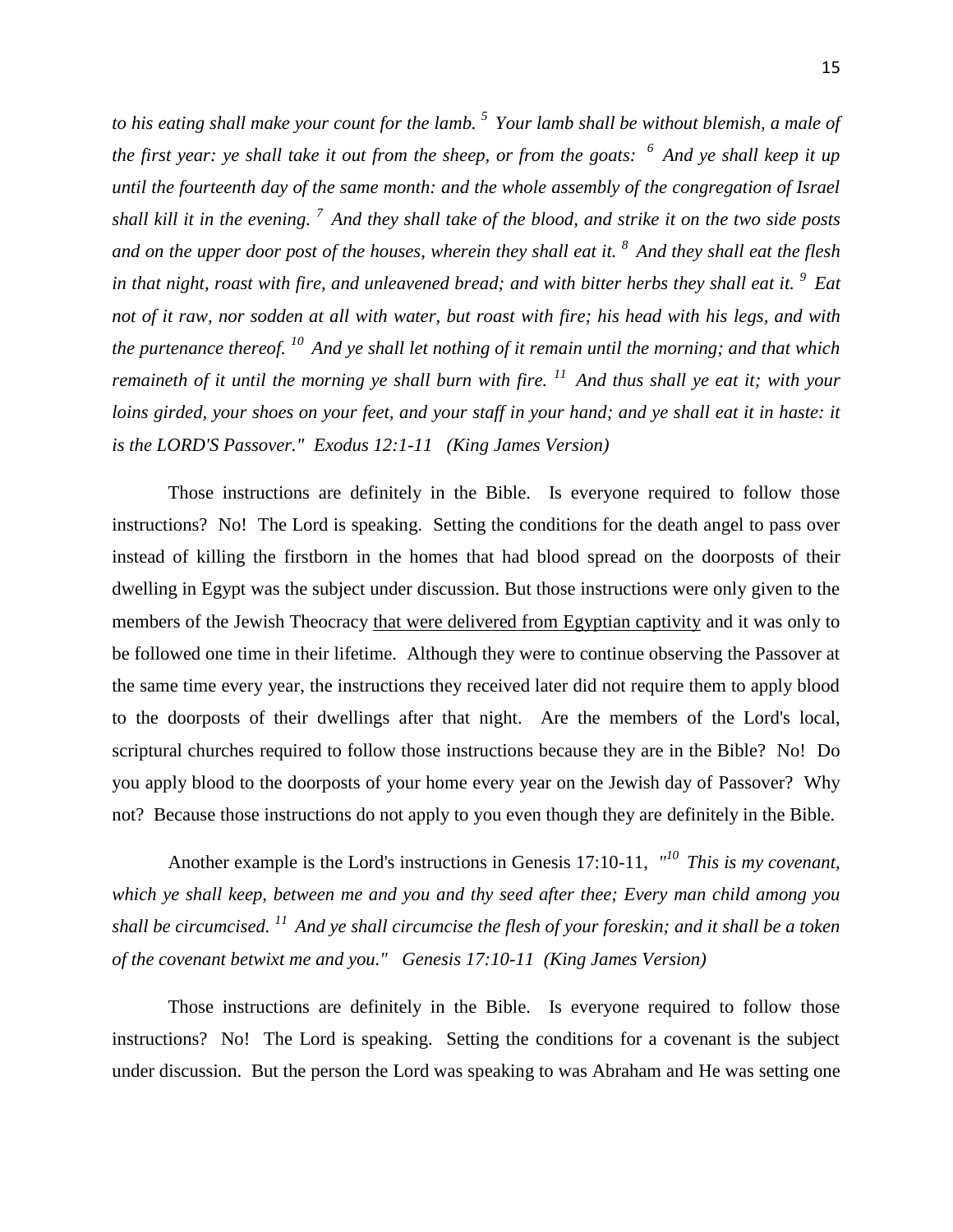of the conditions for a covenant between Himself and the descendents that made up the nation of Israel, the Jewish Theocracy.

Some of our "scholars" today, in their notes, comments or sermons, sometime mention instructions or promises that were given to one group and have applied them to a group who were never given those instructions or promises. Therefore, one of the most important things to practice as we study the Divine Word of God is to always ask ourselves (1) who is speaking, (2) to whom are they speaking and (3) what is the subject under discussion.

A third fact we would like to share is that some of the books were written on animal skins and others were written on papyrus or other material. THOSE BOOKS ARE NO LONGER IN EXISTENCE. They deteriorated long ago. The translations into various native languages were translated from what we consider faithful copies. Those faithful copies were supposed to be compared with each other in order to establish their accuracy and then translated into the different languages. The approximately forty different writers of the original books were inspired by God. THOSE WHO HAVE SINCE TRANSLATED THE BIBLE INTO NATIVE LANGUAGES WERE NOT INSPIRED. Sometimes the translators allowed their personal religious beliefs to influence how they translated a particular verse or passage. Because of that, every translation has some degree of error in it. Although some translations have less error than others, there has never been a perfect, errorless translation. Only the original autographed books were perfect and without error. A person, therefore, should read all the scriptures dealing with a particular subject before they come to a conclusion about what they think God is teaching. It is also imperative to see what the Hebrew word or the Greek word really means in our own language today. That is the reason it is so important, if possible, for you to have access to a good concordance or a good Bible software program. We suggest that before you accept anything, including these papers, that you read **all** the scriptures dealing with the subject and then come to a conclusion about what God is saying. Be careful as you read anything, to make sure the person writing is not propagating "the skin of truth stuffed with a lie".

Again, as we shared in the beginning, it is quite possible for two blind men to have two different opinions of an elephant if each one examines only part of the elephant! It has been our experience that most of the error that people embrace about the Living God and His plan for mankind is a result of a partial examination of their own translation of the Bible. In many cases,